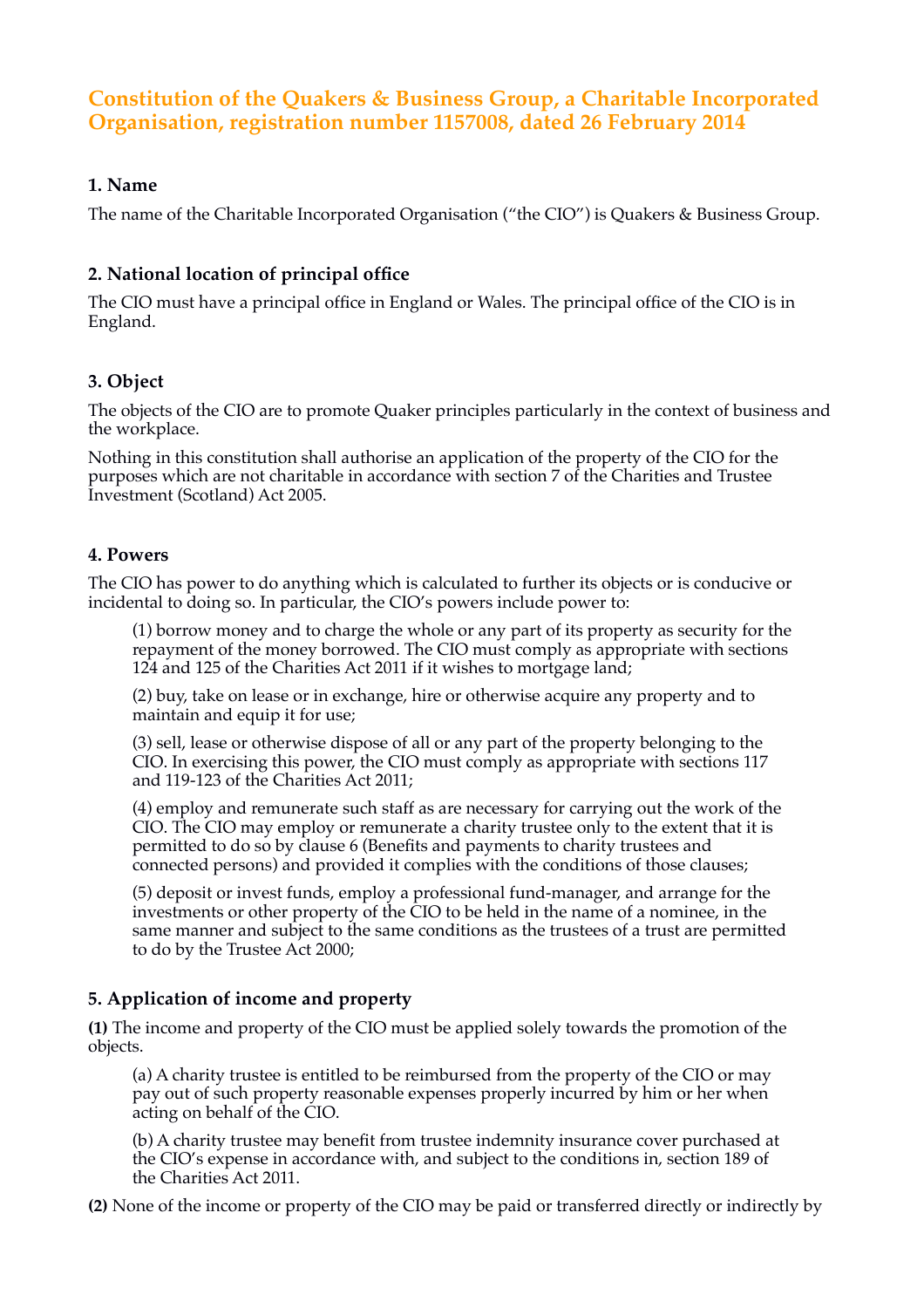way of dividend, bonus or otherwise by way of proft to any member of the CIO. This does not prevent a member who is not also a charity trustee receiving:

(a) a benefit from the CIO as a beneficiary of the CIO;

(b) reasonable and proper remuneration for any goods or services supplied to the CIO.

**(3)** Nothing in this clause shall prevent a charity trustee or connected person receiving any beneft or payment which is authorised by Clause 6.

## **6. Benefts and payments to charity trustees and connected persons**

### **(1) General provisions**

No charity trustee or connected person may:

(a) buy or receive any goods or services from the CIO on terms preferential to those applicable to members of the public;

(b) sell goods, services, or any interest in land to the CIO;

(c) be employed by, or receive any remuneration from, the CIO;

(d) receive any other fnancial beneft from the CIO;

unless the payment or beneft is permitted by sub-clause (2) of this clause, or authorised by the court or the Charity Commission ("the Commission"). In this clause, a "fnancial beneft" means a beneft, direct or indirect, which is either money or has a monetary value.

#### **(2) Scope and powers permitting trustees' or connected persons' benefts**

(a) A charity trustee or connected person may receive a beneft from the CIO as a beneficiary of the CIO provided that a majority of the trustees do not benefit in this way.

(b) A charity trustee or connected person may enter into a contract for the supply of services, or of goods that are supplied in connection with the provision of services, to the CIO where that is permitted in accordance with, and subject to the conditions in, section 185 to 188 of the Charities Act 2011.

(c) Subject to sub-clause (3) of this clause a charity trustee or connected person may provide the CIO with goods that are not supplied in connection with services provided to the CIO by the charity trustee or connected person.

(d) A charity trustee or connected person may receive interest on money lent to the CIO at a reasonable and proper rate which must be not more than the Bank of England bank rate (also known as the base rate).

(e) A charity trustee or connected person may receive rent for premises let by the trustee or connected person to the CIO. The amount of the rent and the other terms of the lease must be reasonable and proper. The charity trustee concerned must withdraw from any meeting at which such a proposal or the rent or other terms of the lease are under discussion.

(f) A charity trustee or connected person may take part in the normal trading and fundraising activities of the CIO on the same terms as members of the public.

#### **(3) Payment for supply of goods only – controls**

The CIO and its charity trustees may only rely upon the authority provided by sub-clause (2)(c) of this clause if each of the following conditions is satisfed:

(a) The amount or maximum amount of the payment for the goods is set out in a written agreement between the CIO and the charity trustee or connected person supplying the goods ("the supplier").

(b) The amount or maximum amount of the payment for the goods does not exceed what is reasonable in the circumstances for the supply of the goods in question.

(c) The other charity trustees are satisfed that it is in the best interests of the CIO to contract with the supplier rather than with someone who is not a charity trustee or connected person. In reaching that decision the charity trustees must balance the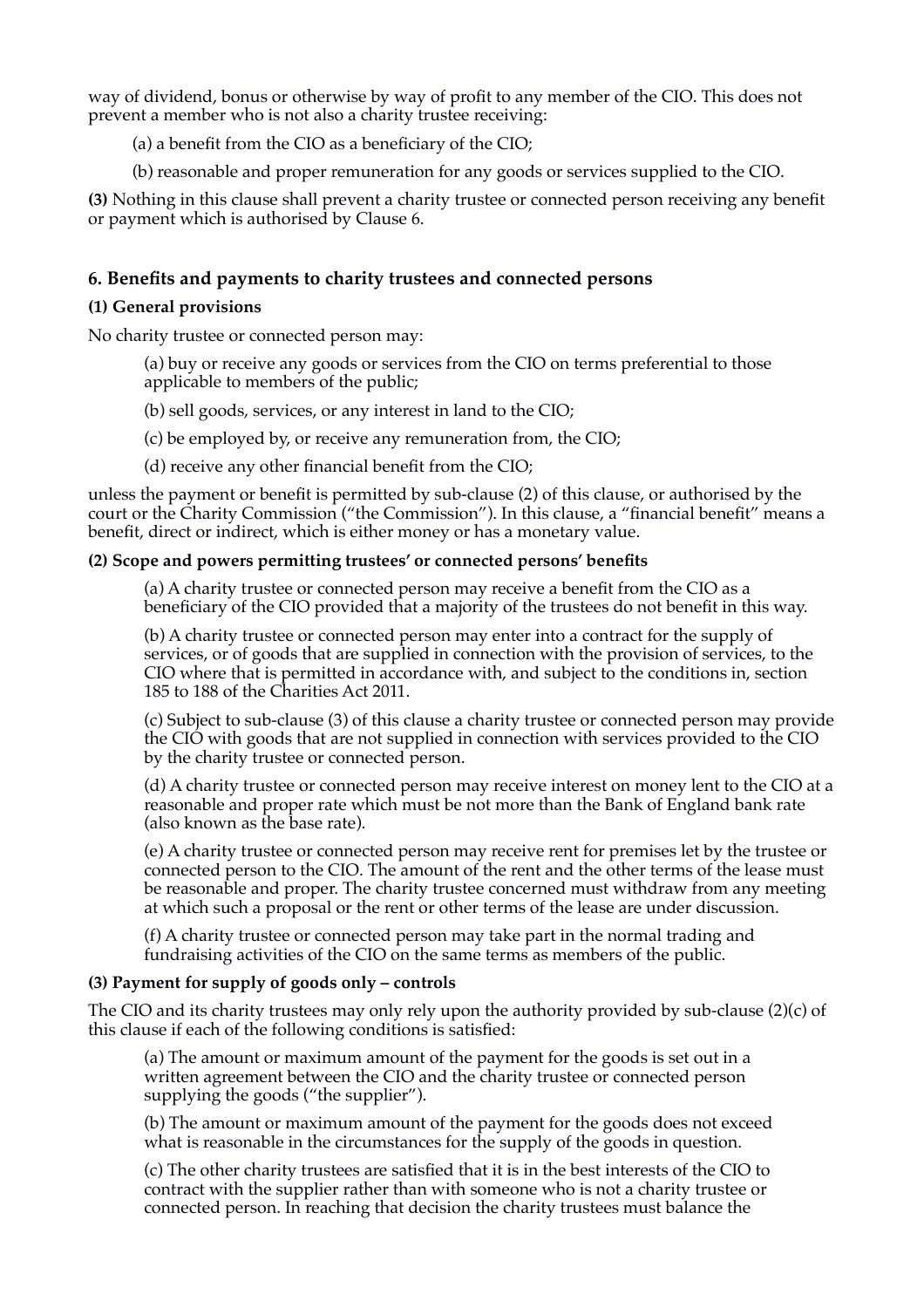advantage of contracting with a charity trustee or connected person against the disadvantages of doing so.

(d) The supplier is absent from the part of any meeting at which there is discussion of the proposal to enter into a contract or arrangement with him or her or it with regard to the supply of goods to the CIO.

(e) The supplier does not vote on any such matter and is not to be counted when calculating whether a quorum of charity trustees is present at the meeting.

(f) The reason for their decision is recorded by the charity trustees in the minute book.

 $(g)$  A majority of the charity trustees then in office are not in receipt of remuneration or payments authorised by clause 6.

**(4)** In sub-clauses (2) and (3) of this clause:

(a) "the CIO" includes any company in which the CIO:

(i) holds more than 50% of the shares; or

(ii) controls more than 50% of the voting rights attached to the shares; or

(iii) has the right to appoint one or more directors to the board of the company;

(b) "connected person" includes any person within the defnition set out in clause 30 (Interpretation);

### **7. Conficts of interest and conficts of loyalty**

A charity trustee must:

(1) declare the nature and extent of any interest, direct or indirect, which he or she has in a proposed transaction or arrangement with the CIO or in any transaction or arrangement entered into by the CIO which has not previously been declared; and

(2) absent himself or herself from any discussions of the charity trustees in which it is possible that a confict of interest will arise between his or her duty to act solely in the interests of the CIO and any personal interest (including but not limited to any fnancial interest).

Any charity trustee absenting himself or herself from any discussions in accordance with this clause must not vote or be counted as part of the quorum in any decision of the charity trustees on the matter.

#### **8. Liability of members to contribute to the assets of the CIO if it is wound up**

If the CIO is wound up, the members of the CIO have no liability to contribute to its assets and no personal responsibility for settling its debts and liabilities.

### **9. Membership of the CIO**

### **(1) Admission of new members**

#### **(a) Eligibility**

Membership of the CIO is open to anyone who is interested in furthering its purposes, and who, by applying for membership, has indicated his, her or its agreement to become a member and acceptance of the duty of members set out in sub-clause (3) of this clause.

A member may be an individual, a corporate body, or an individual or corporate body representing an organisation which is not incorporated.

#### **(b) Admission procedure**

The charity trustees: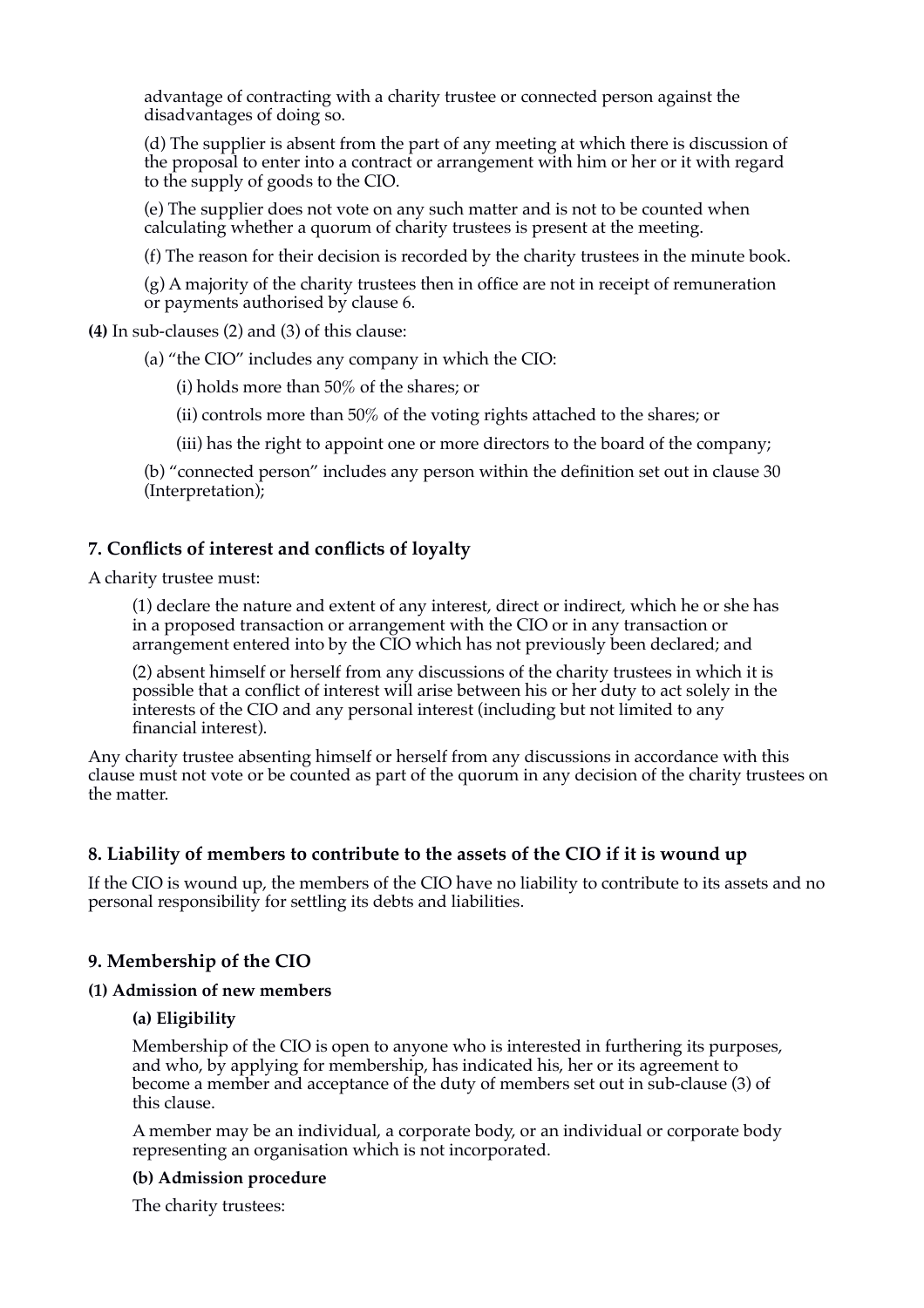(i) may require applications for membership to be made in any reasonable way that they decide;

(ii) shall, if they approve an application for membership, notify the applicant of their decision within 21 days;

(iii) may refuse an application for membership if they believe that it is in the best interests of the CIO for them to do so;

(iv) shall, if they decide to refuse an application for membership, give the applicant their reasons for doing so, within 21 days of the decision being taken, and give the applicant the opportunity to appeal against the refusal; and

(v) shall give fair consideration to any such appeal, and shall inform the applicant of their decision, but any decision to confrm refusal of the application for membership shall be fnal.

#### **(2) Transfer of membership**

Membership of the CIO cannot be transferred to anyone else except in the case of an individual or corporate body representing an organisation which is not incorporated, whose membership may be transferred by the unincorporated organisation to a new representative. Such transfer of membership does not take effect until the CIO has received written notifcation of the transfer.

#### **(3) Duty of members**

It is the duty of each member of the CIO to exercise his or her powers as a member of the CIO in the way he or she decides in good faith would be most likely to further the purposes of the CIO.

#### **(4) Termination of membership**

(a) Membership of the CIO comes to an end if:

(i) the member dies, or, in the case of an organisation (or the representative of an organisation) that organisation ceases to exist; or

(ii) the member sends a notice of resignation to the charity trustees; or

(iii) any sum of money owed by the member to the CIO is not paid in full within six months of its falling due; or

(iv) the charity trustees decide that it is in the best interests of the CIO that the member in question should be removed from membership, and pass a resolution to that effect.

(b) Before the charity trustees take any decision to remove someone from membership of the CIO they must:

(i) inform the member of the reasons why it is proposed to remove him, her or it from membership;

(ii) give the member at least 21 clear days notice in which to make representations to the charity trustees as to why he, she or it should not be removed from membership;

(iii) at a duly constituted meeting of the charity trustees, consider whether or not the member should be removed from membership;

(iv) consider at that meeting any representations which the member makes as to why the member should not be removed; and

(v) allow the member, or the member's representative, to make those representations in person at that meeting, if the member so chooses.

#### **(5) Membership fees**

The CIO may require members to pay reasonable membership fees to the CIO.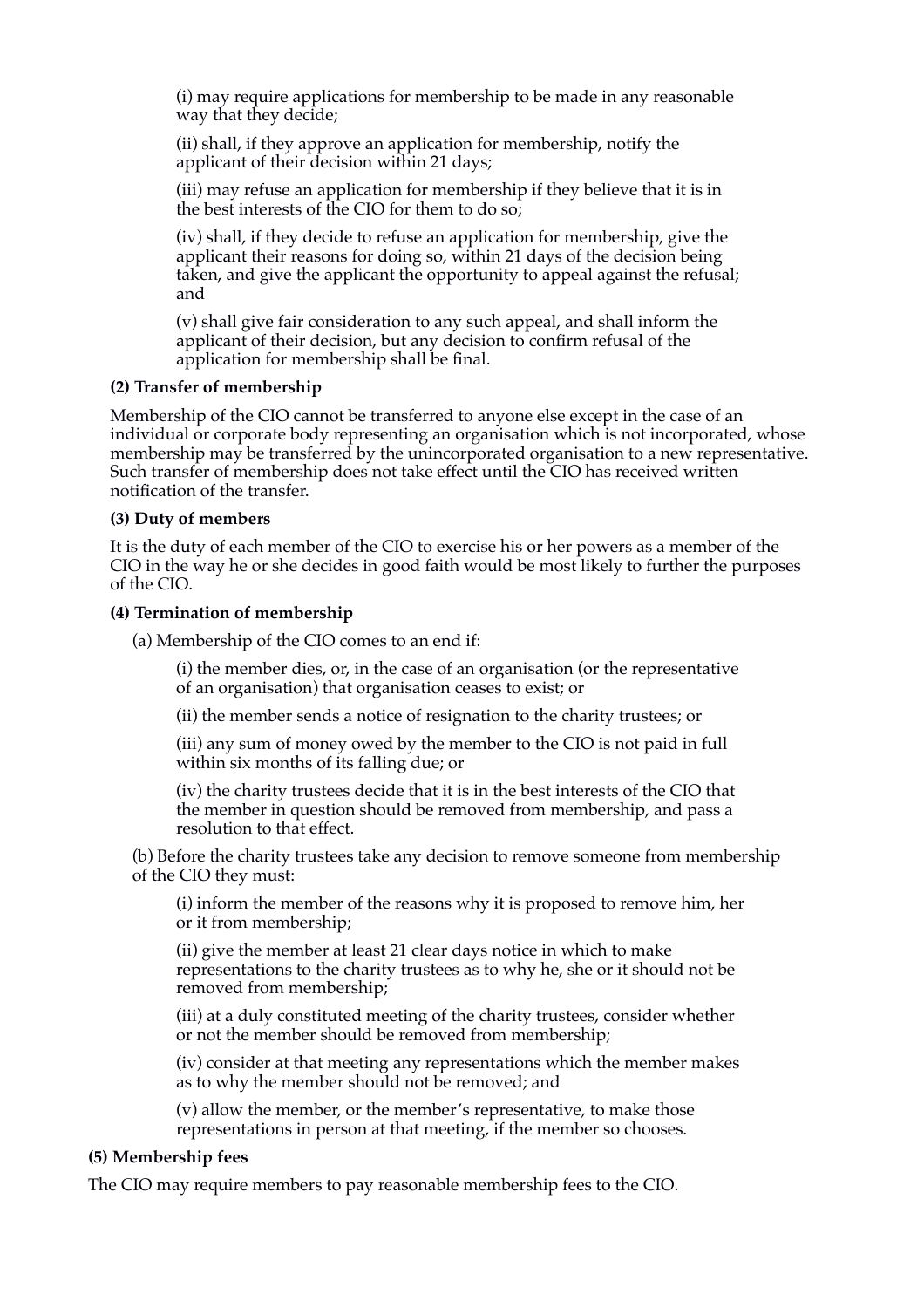## **10. Members' decisions**

### **(1) General provisions**

Except for those decisions that must be taken in a particular way as indicated in sub-clause (4) of this clause, decisions of the members of the CIO may be taken either at a general meeting as provided in sub-clause (2) of this clause or by written resolution as provided in sub-clause (3) of this clause.

#### **(2) Taking ordinary decisions**

Subject to sub-clause (4) of this clause, any decision of the members of the CIO may be taken by means of a resolution at a general meeting.

#### **(3) Decisions that must be taken in a particular way**

(a) Any decision to amend this constitution must be taken in accordance with clause 28 of this constitution (Amendment of Constitution).

(b) Any decision to wind up or dissolve the CIO must be taken in accordance with clause 29 of this constitution (Voluntary winding up or dissolution). Any decision to amalgamate or transfer the undertaking of the CIO to one or more other CIOs must be taken in accordance with the provisions of the Charities Act 2011.

## **11. General meetings of members**

### **(1) Types of general meeting**

There must be an annual general meeting (AGM) of the members of the CIO. The frst AGM must be held within 18 months of the registration of the CIO, and subsequent AGMs must be held at intervals of not more than 15 months. The AGM must receive the annual statement of accounts (duly audited or examined where applicable) and the trustees' annual report, and must appoint trustees as required under clause 13.

Other general meetings of the members of the CIO may be held at any time.

All general meetings must be held in accordance with the following provisions.

## **(2) Calling general meetings**

(a) The charity trustees:

(i) must call the annual general meeting of the members of the CIO in accordance with sub-clause (1) of this clause, and identify it as such in the notice of the meeting; and

(ii) may call any other general meeting of the members at any time.

(b) The charity trustees must, within 21 days, call a general meeting of the members of the CIO if:

(i) they receive a request to do so from at least  $10\%$  of the members of the CIO; and

(ii) the request states the general nature of the business to be dealt with at the meeting, and is authenticated by the member(s) making the request.

(c) If, at the time of any such request, there has not been any general meeting of the members of the CIO for more than 12 months, then sub-clause (b)(i) of this clause shall have effect as if 5% were substituted for 10%.

(d) Any such request may include particulars of a resolution that may properly be proposed, and is intended to be proposed, at the meeting.

(e) A resolution may only properly be proposed if it is lawful, and is not defamatory, frivolous or vexatious.

(f) Any general meeting called by the charity trustees at the request of the members of the CIO must be held within 28 days from the date on which it is called.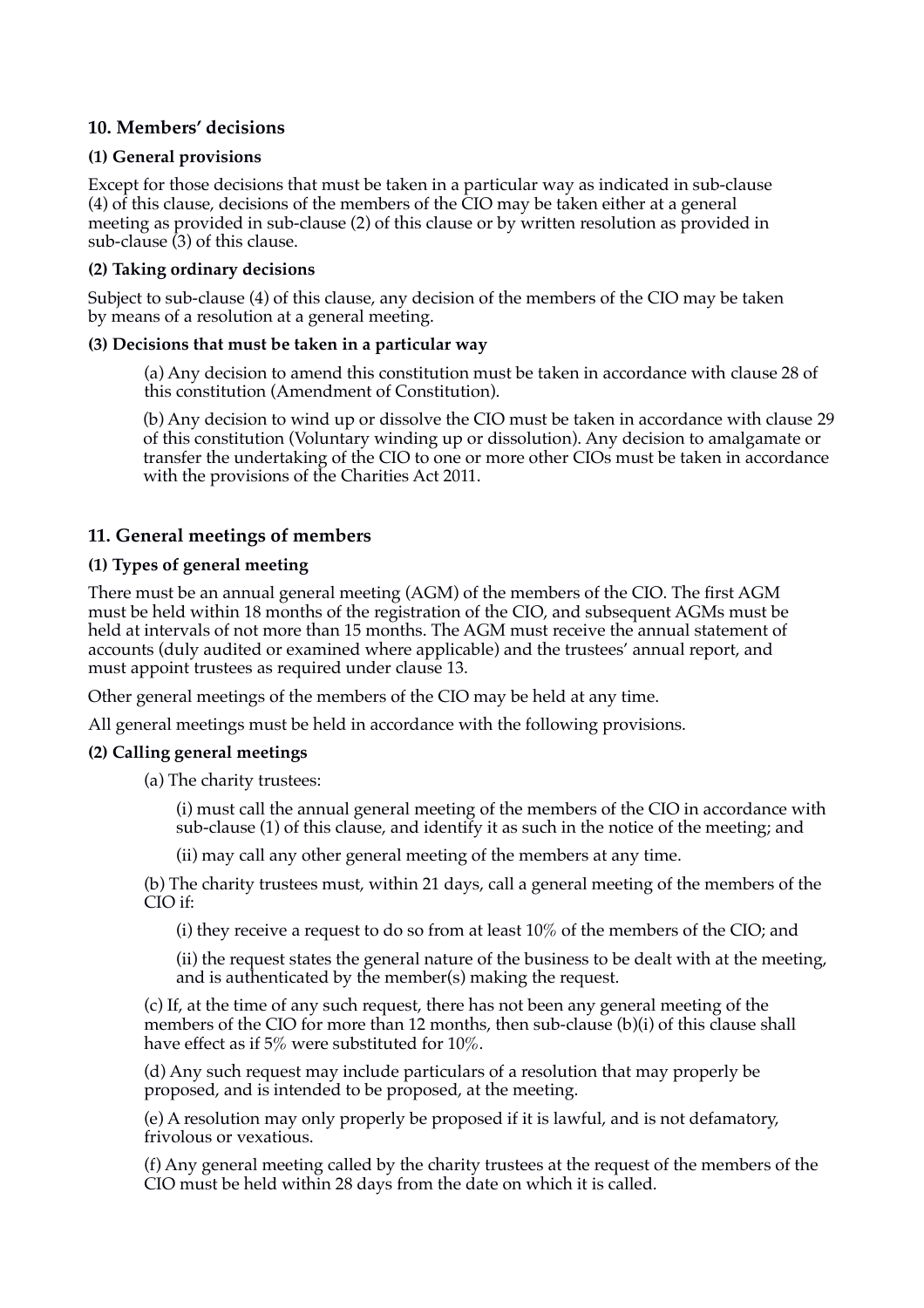(g) If the charity trustees fail to comply with this obligation to call a general meeting at the request of its members, then the members who requested the meeting may themselves call a general meeting.

(h) A general meeting called in this way must be held not more than 3 months after the date when the members first requested the meeting.

(i) The CIO must reimburse any reasonable expenses incurred by the members calling a general meeting by reason of the failure of the charity trustees to duly call the meeting, but the CIO shall be entitled to be indemnifed by the charity trustees who were responsible for such failure.

#### **(3) Notice of general meetings**

(a) The charity trustees, or, as the case may be, the relevant members of the CIO, must give at least 14 clear days notice of any general meeting to all of the members, and to any charity trustee of the CIO who is not a member.

(b) If it is agreed by not less than 90% of all members of the CIO, any resolution may be proposed and passed at the meeting even though the requirements of sub-clause  $(3)$  (a) of this clause have not been met. This sub-clause does not apply where a specifed period of notice is strictly required by another clause in this constitution, by the Charities Act 2011 or by the General Regulations.

(c) The notice of any general meeting must:

(i) state the time and date of the meeting

(ii) give the address at which the meeting is to take place;

(iii) give particulars of any resolution which is to be moved at the meeting, and of the general nature of any other business to be dealt with at the meeting; and

(iv) if a proposal to alter the constitution of the CIO is to be considered at the meeting, include the text of the proposed alteration

(v) include, with the notice for the AGM, the annual statement of accounts and trustees' annual report, details of persons standing for election or reelection as trustee, or where allowed under clause 22 (Use of electronic communication), details of where the information may be found on the CIO's website.

(d) Proof that an envelope containing a notice was properly addressed, prepaid and posted; or that an electronic form of notice was properly addressed and sent, shall be conclusive evidence that the notice was given. Notice shall be deemed to be given 48 hours after it was posted or sent.

(e) The proceedings of a meeting shall not be invalidated because a member who was entitled to receive notice of the meeting did not receive it because of accidental omission by the CIO.

#### **(4) Chairing of general meetings**

The person nominated as chair by the charity trustees under clause 19(2) (Chairing of meetings), shall, if present at the general meeting and willing to act, preside as chair of the meeting. Subject to that, the members of the CIO who are present at a general meeting shall appoint a chair to preside at the meeting.

#### **(5) Quorum at general meetings**

(a) No business may be transacted at any general meeting of the members of the CIO unless a quorum is present when the meeting starts.

(b) Subject to the following provisions, the quorum for general meetings shall be the greater of 10% or 10 members. An organisation represented by a person present at the meeting in accordance with sub-clause (7) of this clause, is counted as being present in person.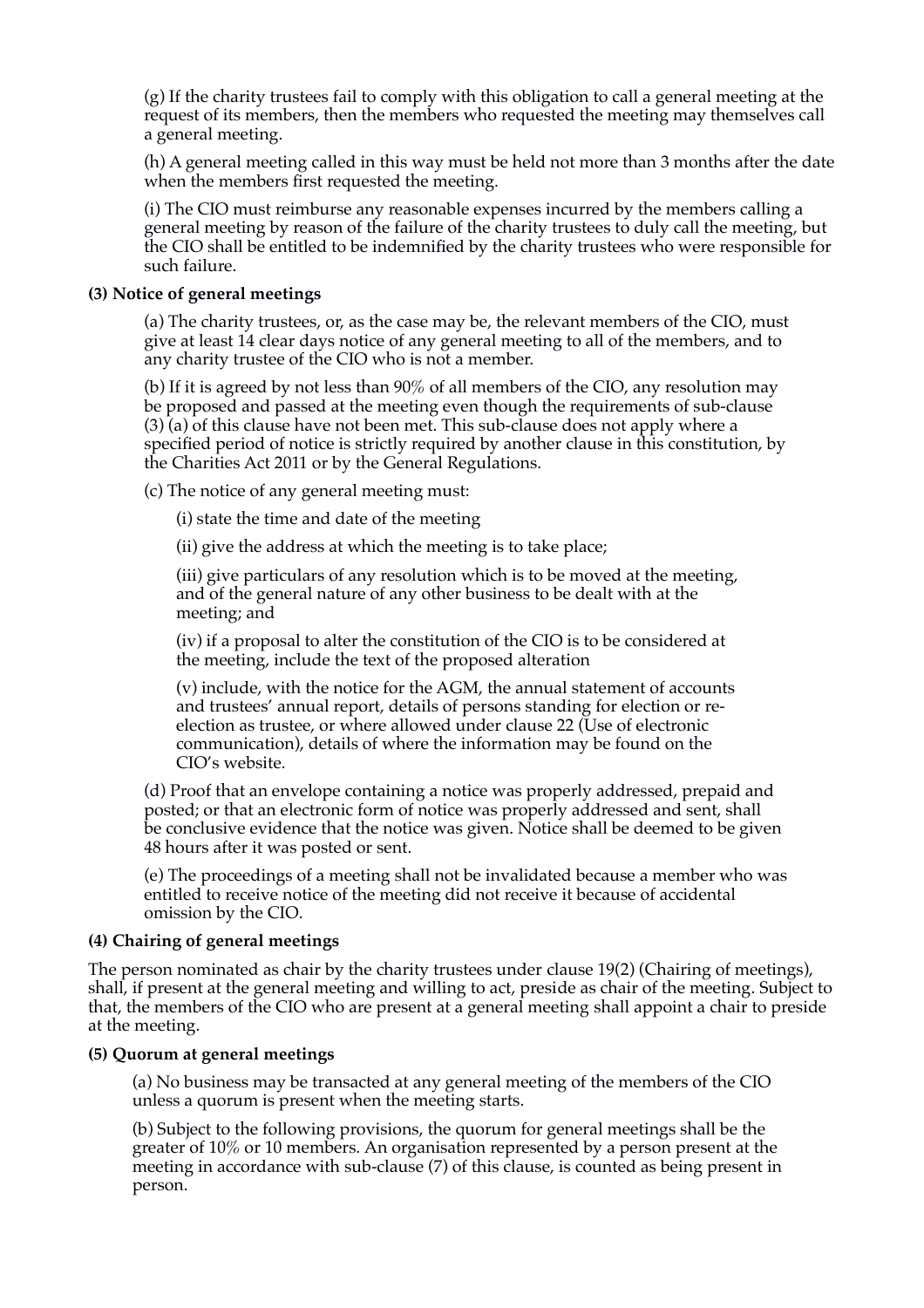(c) If the meeting has been called by or at the request of the members and a quorum is not present within 15 minutes of the starting time specifed in the notice of the meeting, the meeting is closed.

(d) If the meeting has been called in any other way and a quorum is not present within 15 minutes of the starting time specifed in the notice of the meeting, the chair must adjourn the meeting. The date, time and place at which the meeting will resume must be notifed to the CIO's members at least seven clear days before the date on which it will resume.

(e) If a quorum is not present within 15 minutes of the start time of the adjourned meeting, the member or members present at the meeting constitute a quorum.

(f) If at any time during the meeting a quorum ceases to be present, the meeting may discuss issues and make recommendations to the trustees but may not make any decisions. If decisions are required which must be made by a meeting of the members, the meeting must be adjourned.

#### **(6) Procedure at general meetings**

General meetings shall be conducted in accordance with the principles of the Religious Society of Friends and the provisions of the current edition of the book of Christian discipline of the Yearly Meeting of the Religious Society of Friends (Quakers) in Britain, and in particular with the following practice:

(a) General Meetings for the conduct of the Charity's business carry the expectation that God's guidance can be discerned if those present are truly listening together and to each other. The proceedings may at the discretion of the chairman be based on silence when he or she considers it appropriate. The unity that is sought depends on the willingness of all to seek the truth in each other's utterances. There is no voting in the meetings, because the Religious Society of Friends believes that this would emphasise the divisions between differing views and inhibit the process of seeking to know the right way forward, the will of God as expressed in the sense of the meeting.

(b) The Chairman as clerk of the meeting bears the fnal responsibility for preparing the business, conducting the meeting and drafting the minutes of the meeting. Minutes are drafted by the clerk during the course of the meeting, but the fnal decision about whether the minute represents the sense of the meeting is the responsibility of the meeting itself, not of the clerk.

### **(7) Representation of organisations and corporate members**

An organisation or a corporate body that is a member of the CIO may, in accordance with its usual decision-making process, authorise a person to act as its representative at any general meeting of the CIO.

The representative is entitled to exercise the same powers on behalf of the organisation or corporate body as the organisation or corporate body could exercise as an individual member of the CIO.

### **(8) Adjournment of meetings**

The chair may with the consent of a meeting at which a quorum is present (and shall if so directed by the meeting) adjourn the meeting to another time and/or place. No business may be transacted at an adjourned meeting except business which could properly have been transacted at the original meeting.

# **12. Charity trustees**

### **(1) Functions and duties of charity trustees**

The charity trustees shall manage the affairs of the CIO and may for that purpose exercise all the powers of the CIO. It is the duty of each charity trustee:

(a) to exercise his or her powers and to perform his or her functions as a trustee of the CIO in the way he or she decides in good faith would be most likely to further the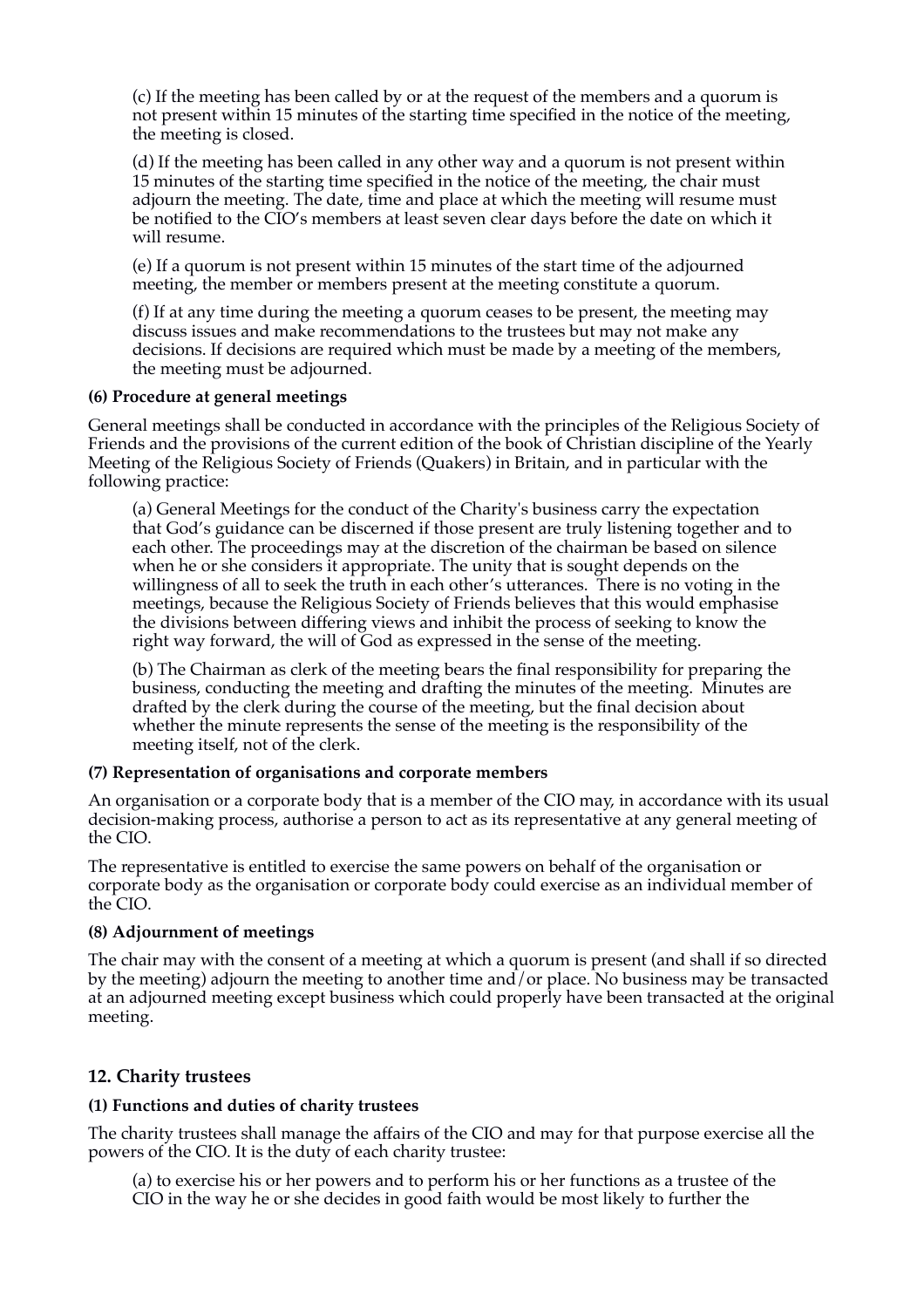purposes of the CIO; and

(b) to exercise, in the performance of those functions, such care and skill as is reasonable in the circumstances having regard in particular to:

(i) any special knowledge or experience that he or she has or holds himself or herself out as having; and

(ii) if he or she acts as a charity trustee of the CIO in the course of a business or profession, to any special knowledge or experience that it is reasonable to expect of a person acting in the course of that kind of business or profession.

### **(2) Eligibility for trusteeship**

(a) Every charity trustee must be a natural person.

(b) No one may be appointed as a charity trustee:

- if he or she is under the age of 16 years; or
- if he or she would automatically cease to hold office under the provisions of clause 15(1)(e).

(c) No one is entitled to act as a charity trustee whether on appointment or on any reappointment until he or she has expressly acknowledged, in whatever way the charity trustees decide, his or her acceptance of the office of charity trustee.

#### **(3) Number of charity trustees**

(a) There should be not less than fve nor more than eleven trustees;

(b) There must be at least fve charity trustees. If the number falls below this minimum, the remaining trustee or trustees may act only to call a meeting of the charity trustees, or appoint a new charity trustee.

(c) The maximum number of charity trustees that can be appointed is as provided in sub-clause (a) of this clause. No trustee appointment may be made in excess of these provisions.

### **(4) First charity trustees**

The frst charity trustees of the CIO are Winston Duguid, Alistair Heslop, Elizabeth Redfern, Nicholas Pyatt and Paul Whitehouse.

### **13. Rotation of charity trustees**

(a) At the frst annual general meeting of the members of the CIO all the charity trustees shall retire from office:

(b) At every subsequent annual general meeting of the members of the CIO, one-third of the elected charity trustees shall retire from offce. If the number of elected charity trustees is not three or a multiple of three, then the number nearest to one-third shall retire from office, but if there is only one charity trustee, he or she shall retire;

(c) The charity trustees to retire by rotation shall be those who have been longest in office since their last appointment or reappointment. If any trustees were last appointed or reappointed on the same day those to retire shall (unless they otherwise agree among themselves) be determined by lot;

(d) The vacancies so arising may be flled by the decision of the members at the annual general meeting; any vacancies not flled at the annual general meeting may be flled as provided in sub-clause (e) of this clause;

(e) The members or the charity trustees may at any time decide to appoint a new charity trustee, whether in place of a charity trustee who has retired or been removed in accordance with clause 15 (Retirement and removal of charity trustees), or as an additional charity trustee, provided that the limit specifed in clause 12(3) on the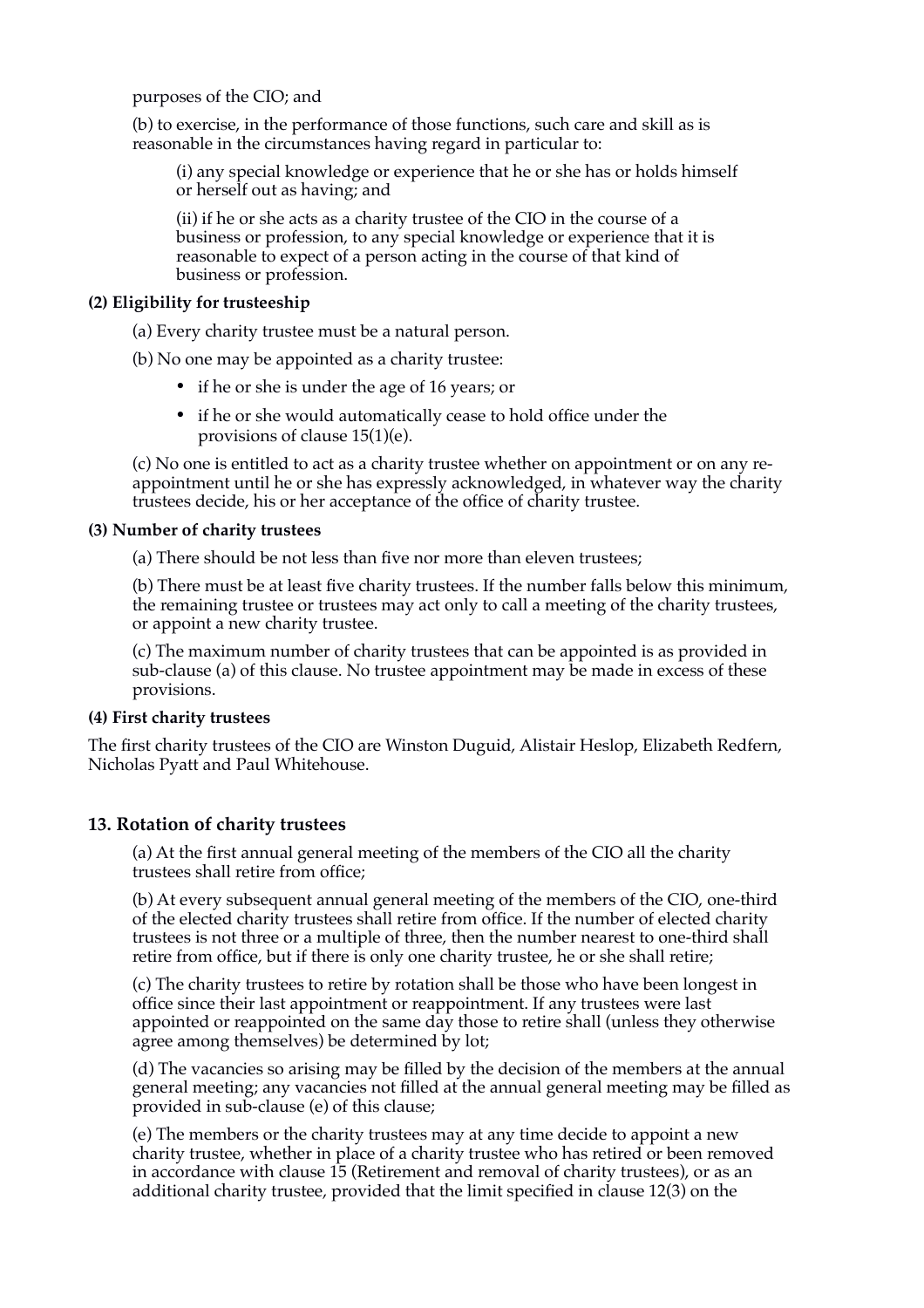number of charity trustees would not as a result be exceeded;

(f) A person so appointed by the members of the CIO shall retire in accordance with the provisions of sub-clauses(b) and (c) of this clause. A person so appointed by the charity trustees shall retire at the conclusion of the annual general meeting next following the date of his appointment, and shall not be counted for the purpose of determining which of the charity trustees is to retire by rotation at that meeting.

## **14. Information for new charity trustees**

The charity trustees will make available to each new charity trustee, on or before his or her first appointment:

- (a) a copy of this constitution and any amendments made to it; and
- (b) a copy of the CIO's latest trustees' annual report and statement of accounts.

# **15. Retirement and removal of charity trustees**

**(1)** A charity trustee ceases to hold office if he or she:

(a) retires by notifying the CIO in writing (but only if enough charity trustees will remain in office when the notice of resignation takes effect to form a quorum for meetings);

(b) is absent without the permission of the charity trustees from all their meetings held within a period of six months and the trustees resolve that his or her office be vacated;

(c) dies;

(d) in the written opinion, given to the company, of a registered medical practitioner treating that person, has become physically or mentally incapable of acting as a director and may remain so for more than three months;

(e) is disqualifed from acting as a charity trustee by virtue of section 178-180 of the Charities Act 2011 (or any statutory re-enactment or modifcation of that provision).

**(2)** A charity trustee shall be removed from offce if a resolution to remove that trustee is proposed at a general meeting of the members called for that purpose and properly convened in accordance with clause 11, and the resolution is agreed in accordance with the procedure set out in Clause 19(3).

### **16. Reappointment of charity trustees**

Any person who retires as a charity trustee by rotation or by giving notice to the CIO is eligible for reappointment. A charity trustee who has served for three consecutive terms may not be reappointed for a fourth consecutive term but may be reappointed after an interval of at least three years.

# **17. Taking of decisions by charity trustees**

Any decision may be taken either:

- at a meeting of the charity trustees; or
- by resolution in writing or electronic form agreed by all of the charity trustees, which may comprise either a single document or several documents containing the text of the resolution in like form to each of which one or more charity trustees has signifed their agreement.

# **18. Delegation by charity trustees**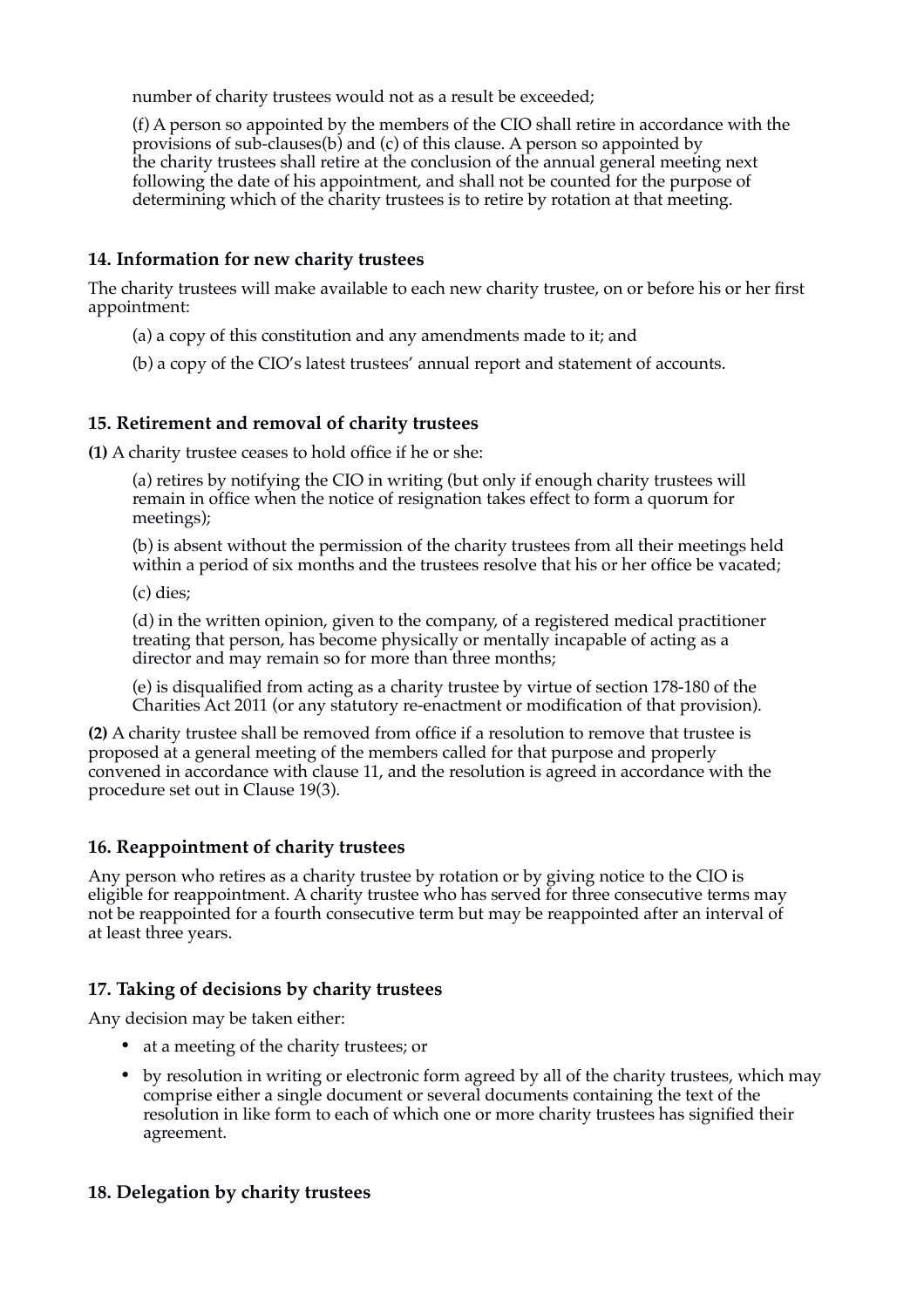**(1)** The charity trustees may delegate any of their powers or functions to a committee or committees, and, if they do, they must determine the terms and conditions on which the delegation is made. The charity trustees may at any time alter those terms and conditions, or revoke the delegation.

**(2)** This power is in addition to the power of delegation in the General Regulations and any other power of delegation available to the charity trustees, but is subject to the following requirements -

(a) a committee may consist of two or more persons, but at least one member of each committee must be a charity trustee;

(b) the acts and proceedings of any committee must be brought to the attention of the charity trustees as a whole as soon as is reasonably practicable; and

(c) the charity trustees shall from time to time review the arrangements which they have made for the delegation of their powers.

## **19. Meetings and proceedings of charity trustees**

#### **(1) Calling meetings**

(a) Any charity trustee may call a meeting of the charity trustees.

(b) Subject to that, the charity trustees shall decide how their meetings are to be called, and what notice is required.

#### **(2) Chairing of meetings**

The charity trustees may appoint one of their number to chair their meetings and may at any time revoke such appointment. If no-one has been so appointed, or if the person appointed is unwilling to preside or is not present within 10 minutes after the time of the meeting, the charity trustees present may appoint one of their number to chair that meeting.

#### **(3) Procedure at meetings**

The Charity Trustees shall conduct their proceedings at committee meetings in their capacity as charity trustees and at general meetings in their capacity as members in accordance with the principles of the Religious Society of Friends and the provisions of the current edition of the book of Christian discipline of the Yearly Meeting of the Religious Society of Friends (Quakers) in Britain, and in particular with the following practice:

(a) Meetings of the Charity Trustees for the conduct of the Charity's business carry the expectation that God's guidance can be discerned if the Charity Trustees are truly listening together and to each other. The proceedings of the Charity Trustees may at the discretion of the chairman be based on silence when he or she considers it appropriate. The unity that is sought depends on the willingness of all to seek the truth in each other's utterances. There is no voting in the meetings, because the Religious Society of Friends believes that this would emphasise the divisions between differing views and inhibit the process of seeking to know the right way forward, the will of God as expressed in the sense of the meeting.

(b) The chairman, who is clerk of the meeting bears the fnal responsibility for preparing the business, conducting the meeting and drafting the minutes of the meeting. Minutes are drafted by the clerk during the course of the meeting, but the fnal decision about whether the minute represents the sense of the meeting is the responsibility of the meeting itself, not of the clerk.

#### **(4) Participation in meetings by electronic means**

(a) A meeting may be held by suitable electronic means agreed by the charity trustees in which each participant may communicate with all the other participants.

(b) Any charity trustee participating at a meeting by suitable electronic means agreed by the charity trustees in which a participant or participants may communicate with all the other participants shall qualify as being present at the meeting.

(c) Meetings held by electronic means must comply with rules for meetings, including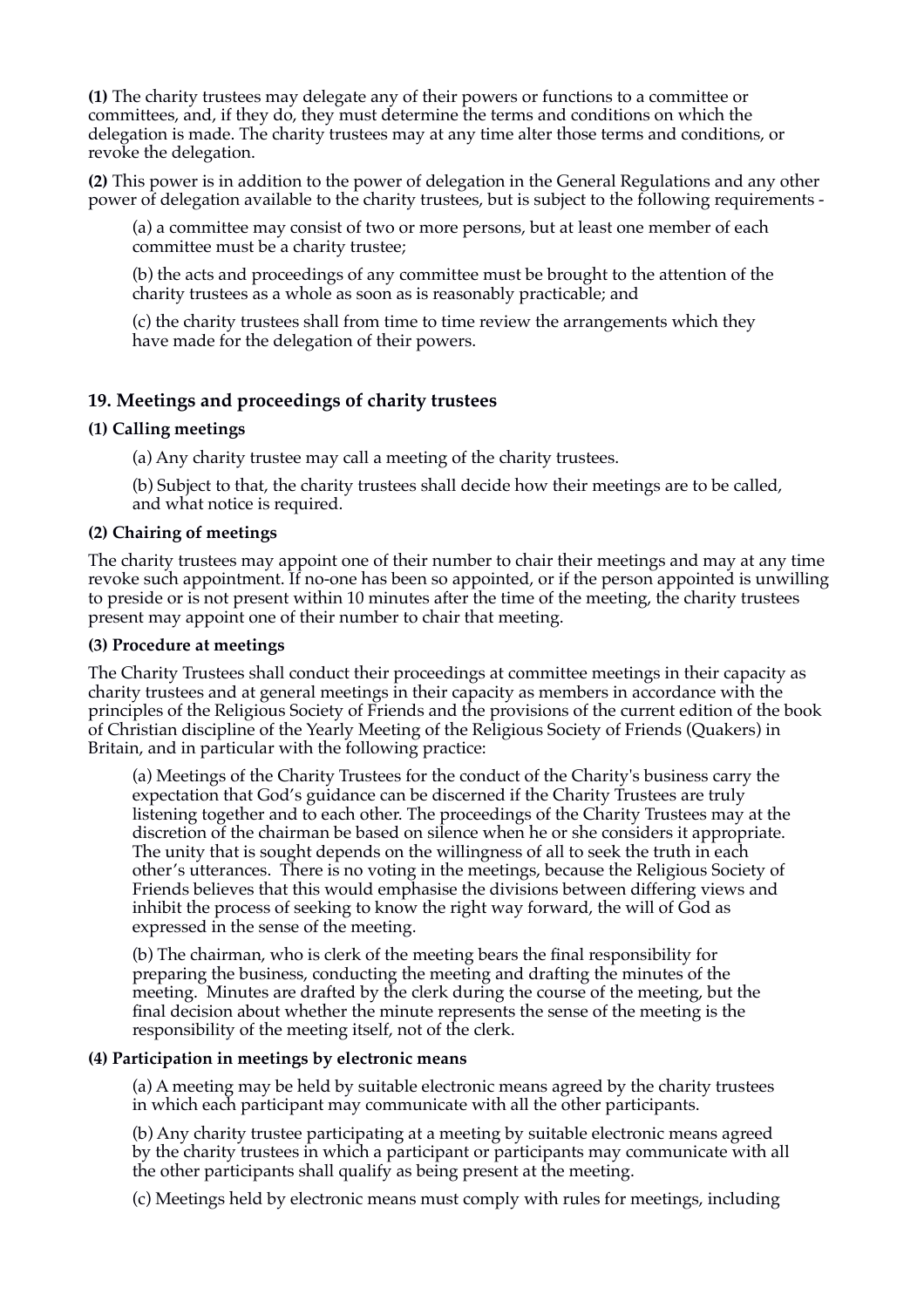chairing and the taking of minutes.

## **20. Saving provisions**

(1) Subject to sub-clause (2) of this clause, all decisions of the charity trustees, or of a committee of charity trustees, shall be valid notwithstanding the participation in any vote of a charity trustee:

- who was disqualified from holding office;
- who had previously retired or who had been obliged by the constitution to vacate office:
- who was not entitled to vote on the matter, whether by reason of a conflict of interest or otherwise;

if, without the vote of that charity trustee and that charity trustee being counted in the quorum, the decision has been made by a majority of the charity trustees at a quorate meeting.

(2) Sub-clause (1) of this clause does not permit a charity trustee to keep any beneft that may be conferred upon him or her by a resolution of the charity trustees or of a committee of charity trustees if, but for clause (1), the resolution would have been void, or if the charity trustee has not complied with clause 7 (Conficts of interest).

# **21. Execution of documents**

**(1)** The CIO shall execute documents either by signature or by affxing its seal (if it has one).

**(2)** A document is validly executed by signature if it is signed by at least two of the charity trustees.

**(3)** If the CIO has a seal:

(a) it must comply with the provisions of the General Regulations; and

(b) it must only be used by the authority of the charity trustees or of a committee of charity trustees duly authorised by the charity trustees. The charity trustees may determine who shall sign any document to which the seal is affxed and unless otherwise determined it shall be signed by two charity trustees.

### **22. Use of electronic communications**

The CIO will comply with the requirements of the Communications Provisions in the General Regulations and in particular:

(a) the requirement to provide within 21 days to any member on request a hard copy of any document or information sent to the member otherwise than in hard copy form;

(b) any requirements to provide information to the Commission in a particular form or manner.

# **23. Keeping of Registers**

The CIO must comply with its obligations under the General Regulations in relation to the keeping of, and provision of access to, registers of its members and charity trustees.

# **24. Minutes**

The charity trustees must keep minutes of all: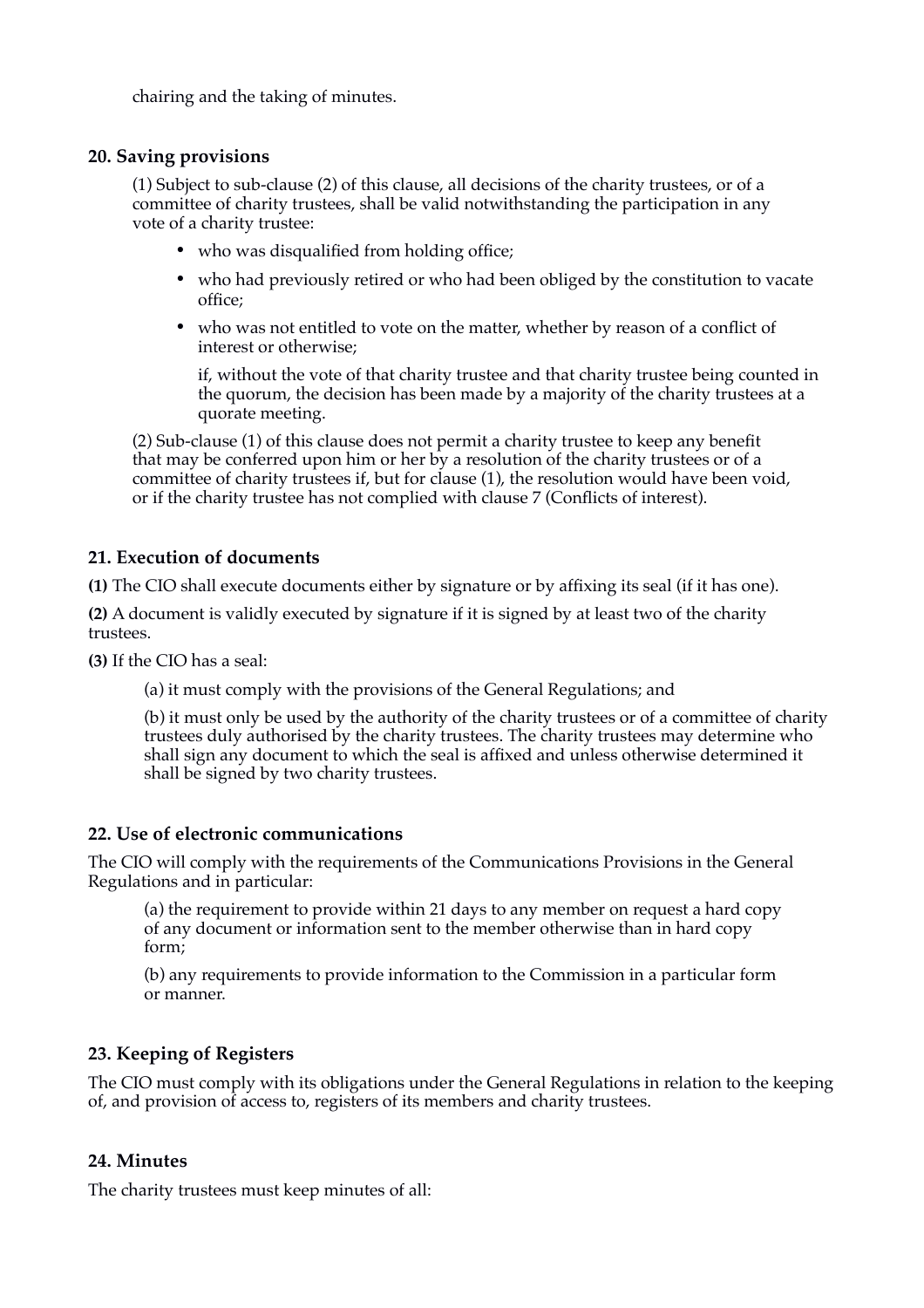- (1) appointments of officers made by the charity trustees;
- (2) proceedings at general meetings of the CIO;
- (3) meetings of the charity trustees and committees of charity trustees including:
	- the names of the trustees present at the meeting;
	- the decisions made at the meetings; and
	- where appropriate the reasons for the decisions;

(4) decisions made by the charity trustees otherwise than in meetings.

### **25. Accounting records, accounts, annual reports and returns, register maintenance**

**(1)** The charity trustees must comply with the requirements of the Charities Act 2011 with regard to the keeping of accounting records, to the preparation and scrutiny of statements of accounts, and to the preparation of annual reports and returns. The statements of accounts, reports and returns must be sent to the Charity Commission, regardless of the income of the CIO, within 10 months of the fnancial year end.

**(2)** The charity trustees must comply with their obligation to inform the Commission within 28 days of any change in the particulars of the CIO entered on the Central Register of Charities.

# **26. Rules**

The charity trustees may from time to time make such reasonable and proper rules or bye laws as they may deem necessary or expedient for the proper conduct and management of the CIO, but such rules or bye laws must not be inconsistent with any provision of this constitution. Copies of any such rules or bye laws currently in force must be made available to any member of the CIO on request.

# **27. Disputes**

If a dispute arises between members of the CIO about the validity or propriety of anything done by the members under this constitution, and the dispute cannot be resolved by agreement, the parties to the dispute must frst try in good faith to settle the dispute by mediation before resorting to litigation.

# **28. Amendment of constitution**

As provided by clauses 224-227 of the Charities Act 2011:

- (1) This constitution can only be amended:
	- (a) by resolution agreed in writing by all members of the CIO; or
	- (b) by a resolution passed by a 75% majority of votes cast at a general meeting of the members of the CIO.

(2) Any alteration of clause 3 (Objects), clause 29 (Voluntary winding up or dissolution), this clause, or of any provision where the alteration would provide authorisation for any beneft to be obtained by charity trustees or members of the CIO or persons connected with them, requires the prior written consent of the Charity Commission.

(3) No amendment that is inconsistent with the provisions of the Charities Act 2011 or the General Regulations shall be valid.

(4) A copy of any resolution altering the constitution, together with a copy of the CIO's constitution as amended, must be sent to the Commission within 15 days from the date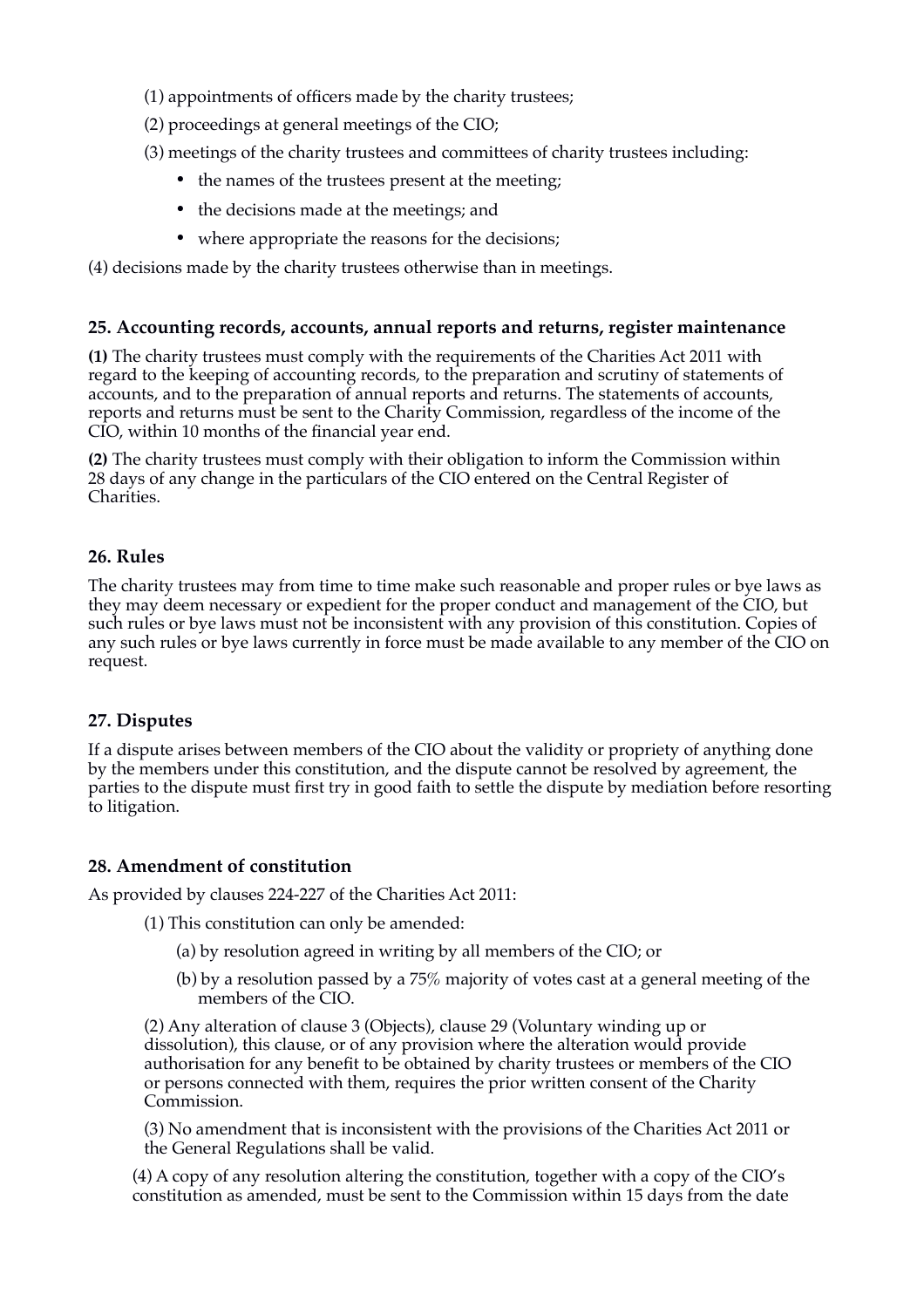on which the resolution is passed. The amendment does not take effect until it has been recorded in the Register of Charities.

# **29. Voluntary winding up or dissolution**

**(1)** As provided by the Dissolution Regulations, the CIO may be dissolved by resolution of its members. Any decision by the members to wind up or dissolve the CIO can only be made:

(a) at a general meeting of the members of the CIO called in accordance with clause 11 (Meetings of Members), of which not less than 14 days' notice has been given to those eligible to attend and vote:

(i) by a resolution passed by a 75% majority of those voting, or

(ii) by a resolution passed by decision taken without a vote and without any expression of dissent in response to the question put to the general meeting; or

(b) by a resolution agreed in writing by all members of the CIO.

**(2)** Subject to the payment of all the CIO's debts:

- (a) Any resolution for the winding up of the CIO, or for the dissolution of the CIO without winding up, may contain a provision directing how any remaining assets of the CIO shall be applied.
- (b) If the resolution does not contain such a provision, the charity trustees must decide how any remaining assets of the CIO shall be applied.
- (c) In either case the remaining assets must be applied for charitable purposes the same as or similar to those of the CIO.

**(3)** The CIO must observe the requirements of the Dissolution Regulations in applying to the Commission for the CIO to be removed from the Register of Charities, and in particular:

(a) the charity trustees must send with their application to the Commission:

- (i) a copy of the resolution passed by the members of the CIO;
- (ii) a declaration by the charity trustees that any debts and other liabilities of the CIO have been settled or otherwise provided for in full; and
- (iii) a statement by the charity trustees setting out the way in which any property of the CIO has been or is to be applied prior to its dissolution in accordance with this constitution;
- (b) the charity trustees must ensure that a copy of the application is sent within seven days to every member and employee of the CIO, and to any charity trustee of the CIO who was not privy to the application.

**(4)** If the CIO is to be wound up or dissolved in any other circumstances, the provisions of the Dissolution Regulations must be followed.

### **30. Interpretation**

In this constitution:

"**connected person**" means:

(a) a child, parent, grandchild, grandparent, brother or sister of the charity trustee;

(b) the spouse or civil partner of the charity trustee or of any person falling within subclause (a) above;

(c) a person carrying on business in partnership with the charity trustee or with any person falling within sub- clause (a) or (b) above;

(d) an institution which is controlled –

(i) by the charity trustee or any connected person falling within sub-